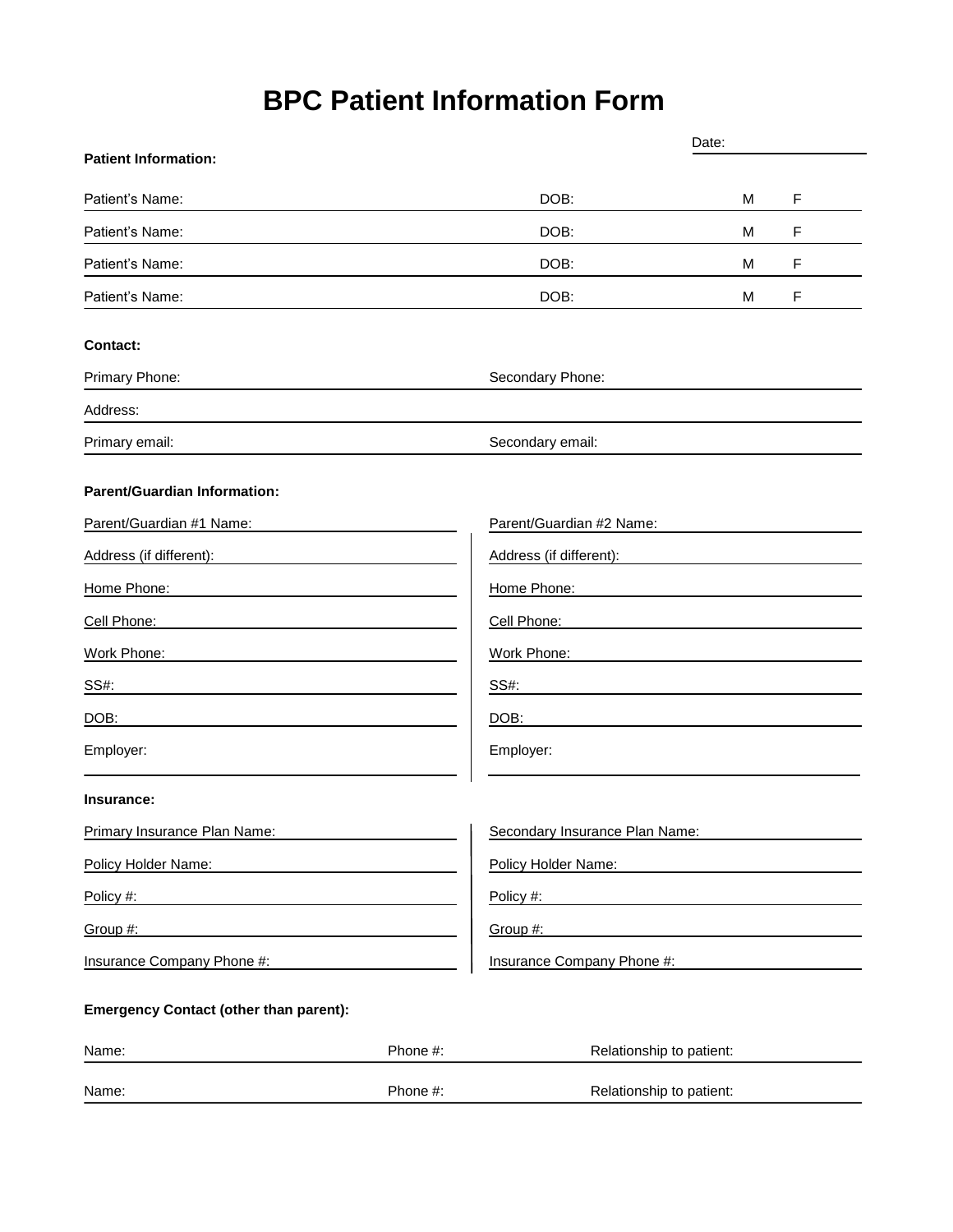BLOOMFIELD PEDIATRIC CARE 43205 Woodward Avenue Bloomfield Hills, MI 48302 (248) 451-0600 Fax (248) 451-0700

#### **FAMILY SAFETY CHECKLIST**

|                                                                                               | <b>YES NO</b> |
|-----------------------------------------------------------------------------------------------|---------------|
| 1. Our family buckles up on every car ride.                                                   |               |
| 2. Our family wears bike helmets when bicycling.                                              |               |
| 3. Kids under 10 never cross streets alone.                                                   |               |
| 4. Kids are always supervised in or near water.                                               |               |
| 5. Our home has working smoke and CO detectors.                                               |               |
| 6. Our water heaters are set no higher than 120 degrees to prevent scald burns.               |               |
| 7. If guns are in our home, they are kept unloaded and locked away.                           |               |
| 8. Kids are protected against falls from windows, stairs, furniture and playground equipment. |               |
| 9. Household cleaners, medicines and vitamins are stored out of young children's reach.       |               |
| 10. Our home has emergency numbers near telephones and first aid supplies.                    |               |

\_\_\_\_\_\_\_\_\_\_\_\_\_\_\_\_\_\_\_\_\_\_\_\_\_\_\_\_\_\_\_\_\_\_\_\_\_\_\_\_\_\_\_\_\_\_\_\_\_\_\_\_\_\_\_\_\_\_\_\_\_\_\_\_\_\_\_\_\_\_\_\_\_\_\_\_\_\_\_\_\_\_

Parent Signature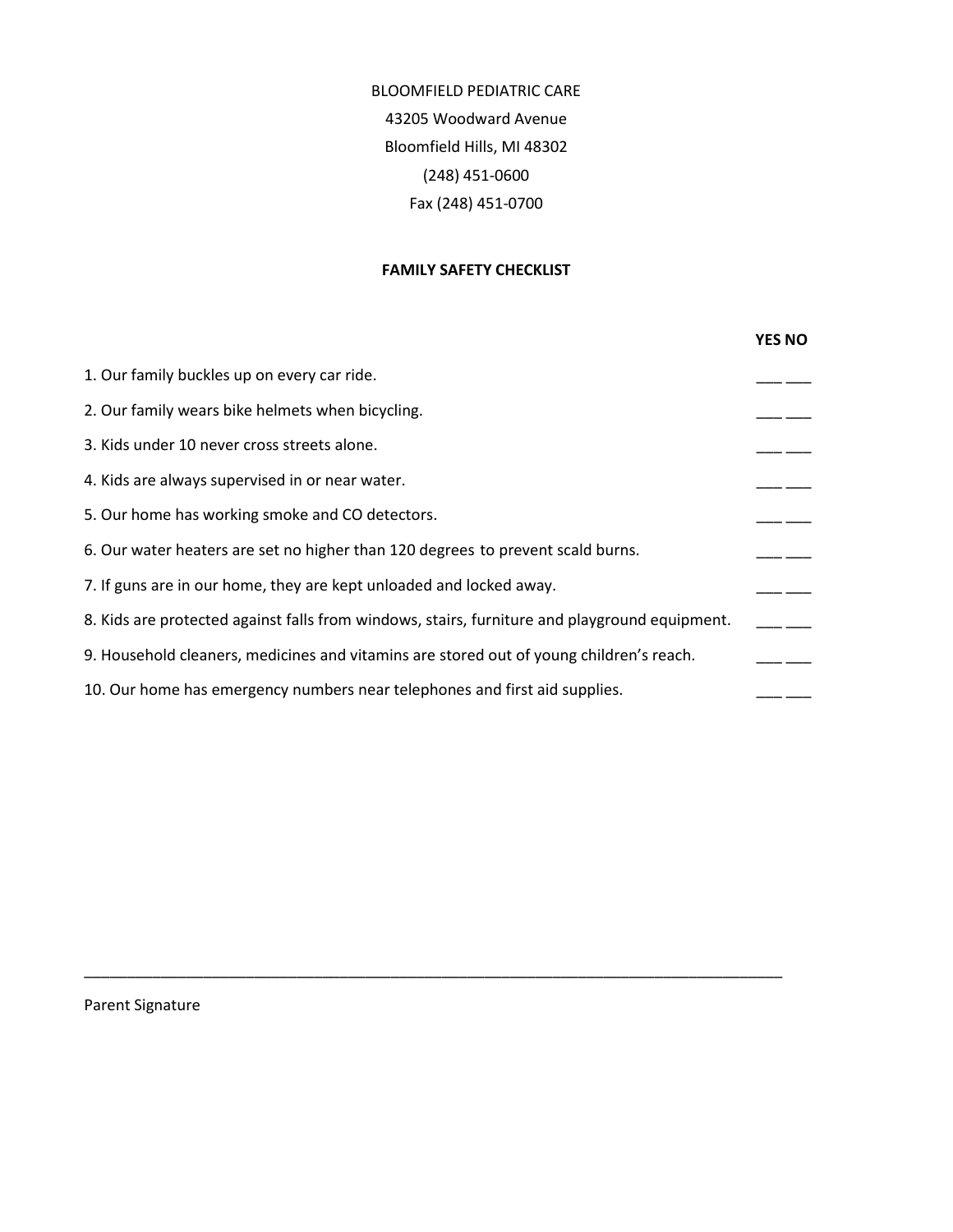BLOOMFIELD PEDIATRIC CARE 43205 Woodward Avenue Bloomfield Hills, MI 48302 (248) 451-0600 Fax (248) 451-0700

#### **FINANCIAL AGREEMENT**

1. Payment is due at the time of service. We accept cash, checks, and credit cards.

2. All co-payments, deductibles and non-covered services must be paid in full at the time of service.

3. A schedule of fees for our services is available at the reception desk. Our office will submit claims to your insurance company as a service to you. It is important that you know what your insurance plan covers. Services not covered by your insurance are your responsibility.

4. If your insurance company requires laboratory specimens to be sent to a specific lab, it is your responsibility to know the participating lab. Please make us aware before specimens are sent out.

5. If your insurance is a managed care plan, please review your coverage. If your child requires services that require a referral – adequate planning is essential. Referrals MUST be authorized by your primary care physician and require an office visit first in order to be evaluated. Authorization from managed care plans for your referrals may take one or more days. Please be aware that we are often unable to accommodate call in requests for same-day referrals. Upon receipt of a referral to a specialist or ancillary service it is your responsibility to be aware what has been authorized. Subsequent visits, procedures, surgeries and hospitalizations typically require additional referrals. Do not expect the referred specialist or service to obtain approval for these additional services, this is your responsibility. Failure to obtain necessary authorizations often lead to out of pocket expense. We are happy to assist you in any way with your managed care plan, however, our experience with these plans has demonstrated that planning and adequate lead time are essential. Your knowledge of your plans regulations and benefits as well as adequate planning will help to avoid delays and denied claims.

6. If you cannot provide adequate proof of insurance, you will be responsible for the entire visit at the time services are rendered.

7. In the case of estranged or divorced parents, the parent accompanying the child to the visit is responsible to pay for services rendered – regardless of coverage arrangements. We will gladly furnish you with necessary statements for reimbursement.

8. Your pediatrician is here to handle your child's medical care and well-being. The physicians are not experts on insurance and cannot be aware of all financial arrangements. Please discuss insurance problems and financial arrangements with the business office staff.

9. If you are experiencing financial difficulties, please discuss this with the business office staff. We will gladly work with you to make payment arrangements. Accounts over 90 days past due may be referred to a collection agency.

\_\_\_\_\_\_\_\_\_\_\_\_\_\_\_\_\_\_\_\_\_\_\_\_\_\_\_\_\_\_\_\_\_\_\_\_\_\_\_\_\_\_\_\_\_\_\_\_\_\_\_\_\_\_\_\_ \_\_\_\_\_\_\_\_\_\_\_\_\_\_\_\_\_\_\_\_\_\_\_

We sincerely appreciate your cooperation and are happy to assist you in any way we can.

Sincerely,

Maureen A. Kelly, M.D., and Staff

I understand and accept the above statements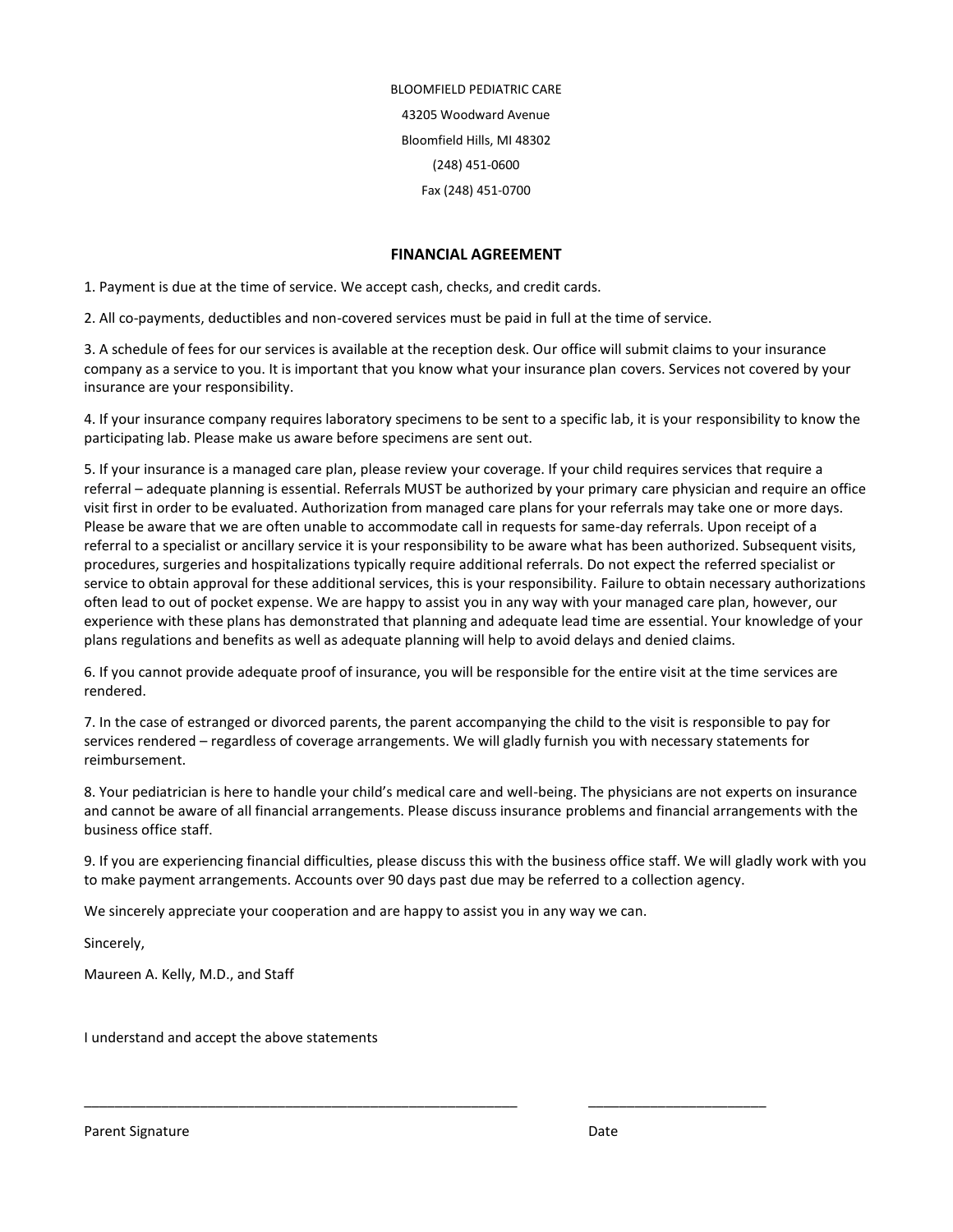#### BLOOMFIELD PEDIATRIC CARE

43205 Woodward Avenue

Bloomfield Hills, MI 48302

(248) 451-0600

Fax (248) 451-0700

## **GENERAL HEALTH QUESTIONNAIRE**

| A. HEALTH CARE STATUS                                                                                           |     |     |  |
|-----------------------------------------------------------------------------------------------------------------|-----|-----|--|
|                                                                                                                 |     |     |  |
|                                                                                                                 |     |     |  |
|                                                                                                                 |     |     |  |
| 4. Is your child under treatment now for an illness or medical condition?                                       | Yes | No  |  |
|                                                                                                                 |     |     |  |
|                                                                                                                 |     |     |  |
| 5. Has your child had allergic reactions to any medications, food or bee stings? Yes                            |     | No. |  |
| 6. Has your child had reactions to any immunizations?                                                           | Yes | No  |  |
|                                                                                                                 |     |     |  |
| 7. Any hospitalizations other than birth?                                                                       | Yes | No  |  |
| If yes, please list: and the same state of the state of the state of the state of the state of the state of the |     |     |  |
| 8. Does you chills take any medications regularly, including over the counter medications such as               |     |     |  |
| Tylenol or vitamins?                                                                                            | Yes | No  |  |
| <b>B. PREGNANCY AND BIRTH</b>                                                                                   |     |     |  |
|                                                                                                                 |     |     |  |
| 2. Did mother have any illnesses during this pregnancy?                                                         | Yes | No. |  |
| 3. Did mother use any medications other than vitamins / iron?                                                   | Yes | No  |  |
| 4. Was the baby born on time?                                                                                   | Yes | No  |  |
|                                                                                                                 |     |     |  |
| 6. Did the baby have any trouble starting to breathe?                                                           | Yes | No  |  |
| 7. Did the baby have any trouble in the hospital?                                                               | Yes | No  |  |
|                                                                                                                 |     |     |  |
| <b>C. FAMILY HISTORY</b>                                                                                        |     |     |  |
| 1. Are the child's parents in good health?                                                                      | Yes | No  |  |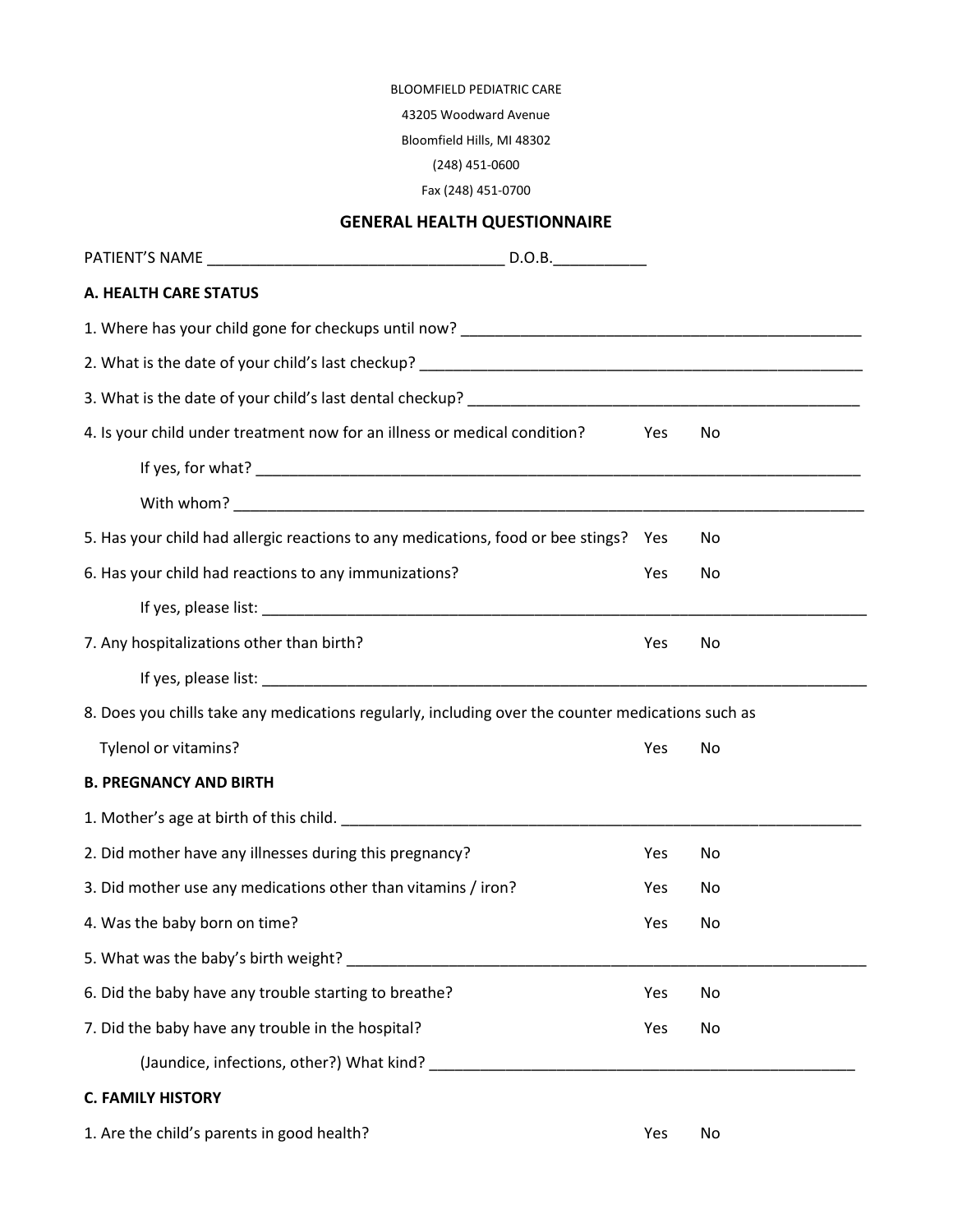2. Circle any diseases that this child's parents, grandparents, brothers, sisters, aunts, uncles have had:

Anemia Asthma Allergies AIDS Alcohol Problems Cancer Diabetes Tuberculosis High Blood Pressure Heart Trouble Drug Problems Mental Illness Inherited Illness

\_\_\_\_\_\_\_\_\_\_\_\_\_\_\_\_\_\_\_\_\_\_\_\_\_\_\_\_\_\_\_\_\_\_\_\_\_\_\_\_\_\_\_\_\_\_\_\_\_\_\_\_\_\_\_\_\_\_\_\_\_\_\_\_\_\_\_\_\_\_\_\_\_\_\_\_\_\_\_\_\_\_\_\_\_\_\_\_\_\_\_

3. List general health, age and sex of brothers and sisters

| 4. Have any of your children died?                                                                                                                                                                                            | Yes          | No |
|-------------------------------------------------------------------------------------------------------------------------------------------------------------------------------------------------------------------------------|--------------|----|
| <b>D. FEEDING AND NUTRITION</b>                                                                                                                                                                                               |              |    |
| 1. Is your child's appetite usually good?                                                                                                                                                                                     | Yes          | No |
| 2. Is it good now?                                                                                                                                                                                                            | Yes          | No |
| 3. Was there severe colic or unusual feeding issues during first 3 months of life? Yes                                                                                                                                        |              | No |
| 4. Do any foods disagree with your child?                                                                                                                                                                                     | Yes          | No |
| 5. Is/was your child Breast or Bottle Fed or Both?                                                                                                                                                                            | (circle one) |    |
| 6. If still on formula, which one do you use?                                                                                                                                                                                 |              |    |
| 7. Does your child take vitamins?                                                                                                                                                                                             | Yes          | No |
| If yes, please list: North and the same state of the state of the state of the state of the state of the state of the state of the state of the state of the state of the state of the state of the state of the state of the |              |    |
| <b>E. REVIEW OF SYSTEMS</b>                                                                                                                                                                                                   |              |    |
| 1. Has your child had frequent ear infections?                                                                                                                                                                                | Yes          | No |
| 2. Has your child had any eye or vision problems?                                                                                                                                                                             | Yes          | No |
| 3. Has your child had any problems with their teeth?                                                                                                                                                                          | Yes          | No |
| 4. Does your child have frequent colds or sore throats?                                                                                                                                                                       | Yes          | No |
| 5. is there asthma, pneumonia or a recurrent cough?                                                                                                                                                                           | Yes          | No |
| 6. Does your child have a heart murmur or any heart problems?                                                                                                                                                                 | Yes          | No |
| 7. Any problems with urination?                                                                                                                                                                                               | Yes          | No |
| 8. Any problems with diarrhea or constipation?                                                                                                                                                                                | Yes          | No |
| 9. Have there been any convulsions or other problems with the nervous system? Yes                                                                                                                                             |              | No |
| 10. Any eczema, hives or other skin conditions?                                                                                                                                                                               | Yes          | No |
| 11. Has your child ever been anemic?                                                                                                                                                                                          | Yes          | No |
| 12. Please list any other medical problems                                                                                                                                                                                    |              |    |

\_\_\_\_\_\_\_\_\_\_\_\_\_\_\_\_\_\_\_\_\_\_\_\_\_\_\_\_\_\_\_\_\_\_\_\_\_\_\_\_\_\_\_\_\_\_\_\_\_\_\_\_\_\_\_\_\_\_\_\_\_\_\_\_\_\_\_\_\_\_\_\_\_\_\_\_\_\_\_\_\_\_\_\_\_\_\_\_\_\_\_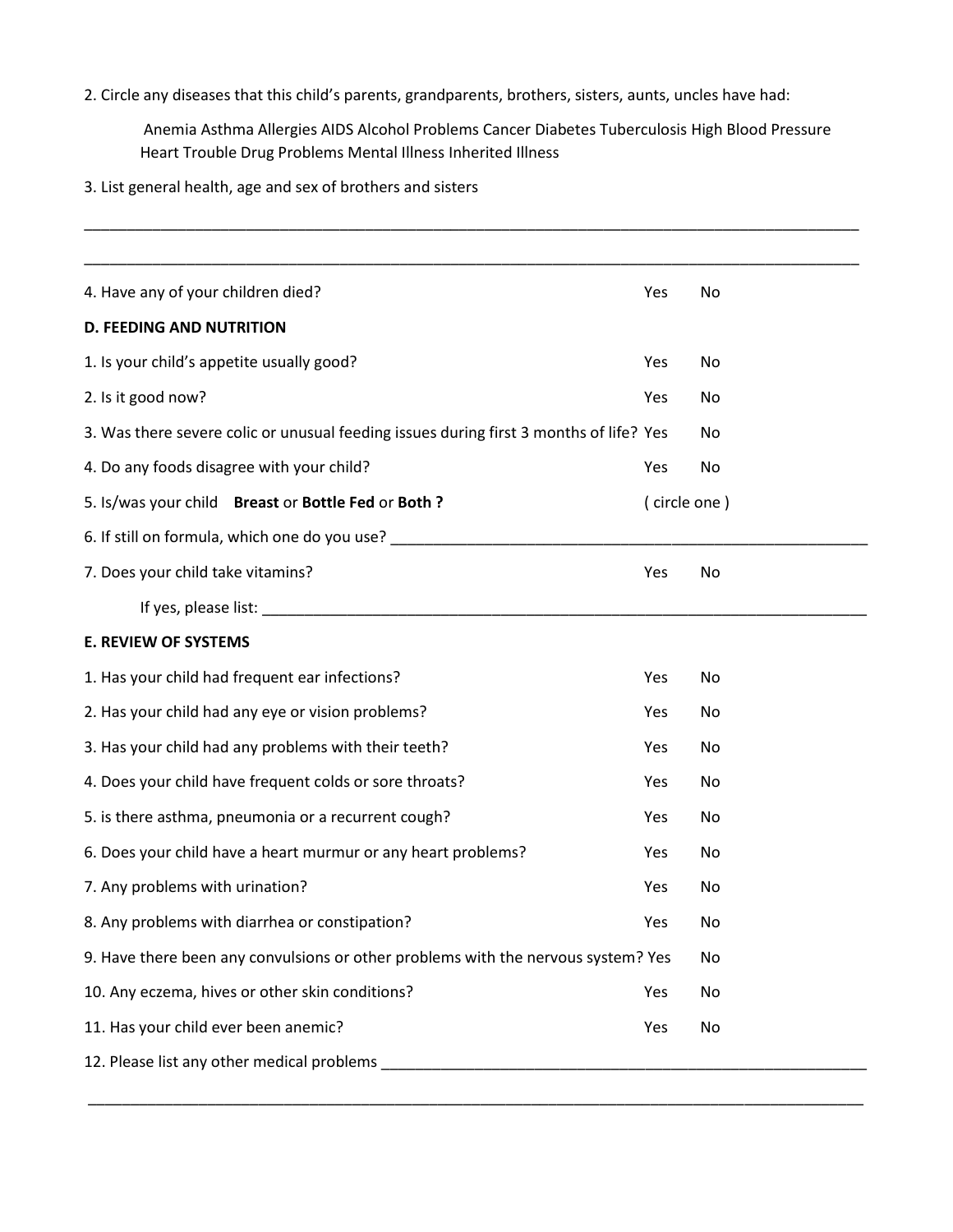## **F. DEVELOPMENT / BEHAVIOR**

| 3. Did your child say any words by the time he / she was 1 1/2 years old?                                             | Yes          | No |
|-----------------------------------------------------------------------------------------------------------------------|--------------|----|
| 4. How does your child compare to other children his or her age?                                                      |              |    |
| 5. Does your child have trouble sleeping?                                                                             | Yes          | No |
|                                                                                                                       |              |    |
| 7. Does your child get along with other children?                                                                     | Yes          | No |
| 8. Circle if your child has any of the following:                                                                     |              |    |
| Nail Biting Thumb Sucking Bed Wetting Problems with Toilet Training Bad Temper                                        |              |    |
| Hyperactivity Nightmares Speech Problems Discipline Problems Other _____________                                      |              |    |
| <b>G. SAFETY / ENVIRONMENT</b>                                                                                        |              |    |
| 1. Does the child ride in a car seat or always use a seat belt?                                                       | Yes          | No |
| 2. Do you live a private house, apartment, mobile home, other?                                                        | (circle one) |    |
| 3. Is your home regularly inspected for health hazards such as peeling paint,                                         |              |    |
| insects, rats, or mice?                                                                                               | Yes          | No |
| 4. Do you forbid smoking in your house?                                                                               | Yes          | No |
| 5. Have any of the child's caregivers been trained in CPR?                                                            | Yes          | No |
| <b>H. IMMUNIZATIONS</b>                                                                                               |              |    |
| 1. Do you have a record of vaccines that this child has received?                                                     | Yes          | No |
| If yes, please give immunization record to nurse with this form.                                                      |              |    |
| LIST ANY OTHER QUESTIONS OR CONCERNS FOR THE DOCTOR                                                                   |              |    |
| <u> 1989 - Johann John Stoff, deutscher Stoffen und der Stoffen und der Stoffen und der Stoffen und der Stoffen u</u> |              |    |
|                                                                                                                       |              |    |
|                                                                                                                       |              |    |
|                                                                                                                       |              |    |
|                                                                                                                       |              |    |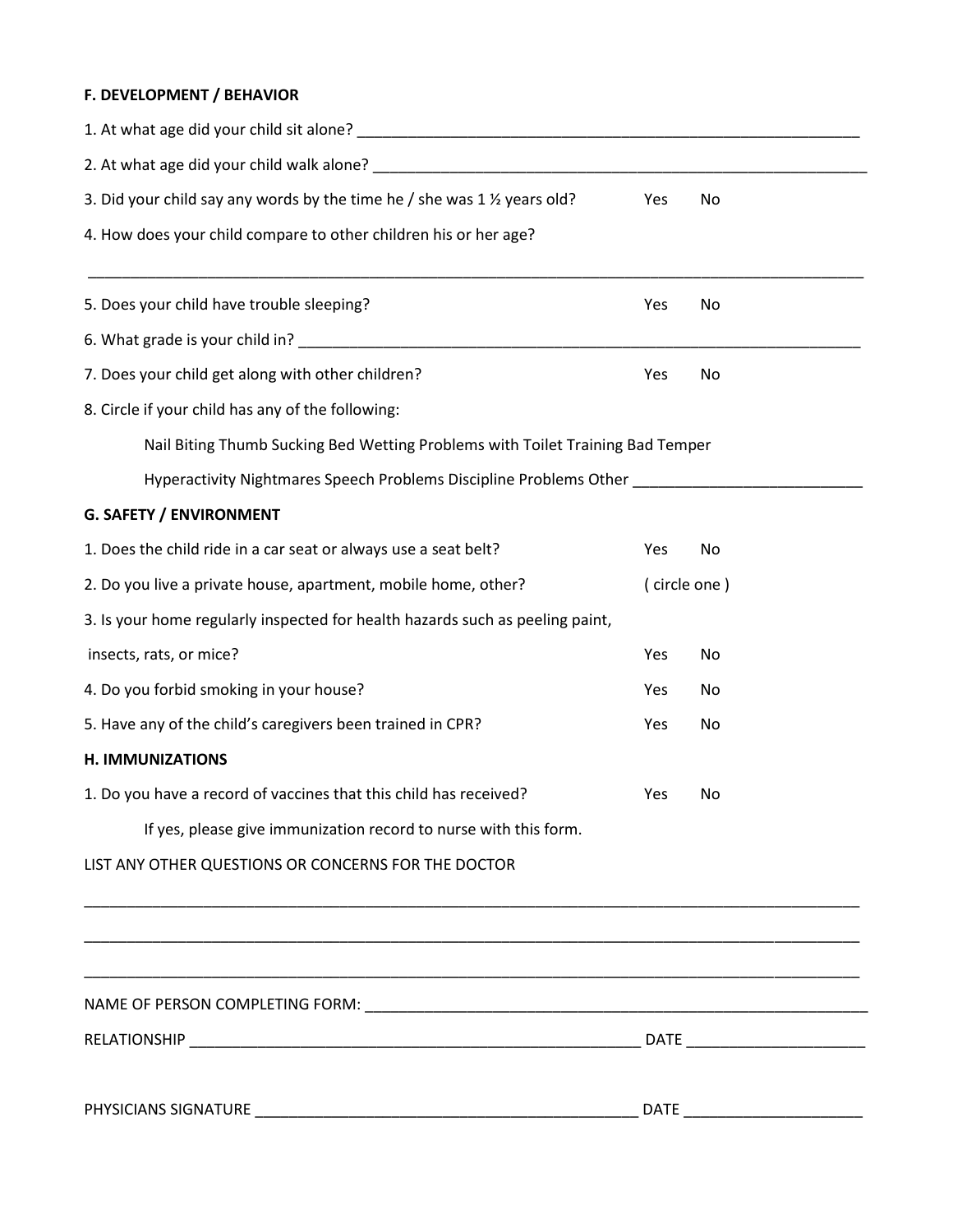BLOOMFIELD PEDIATRIC CARE 43205 Woodward Avenue Bloomfield Hills, MI 48302 (248) 451-0600 Fax (248) 451-0700

#### **HIPAA AGREEMENT**

In our quest to maintain your personal health information as confidential as possible and to meet the federal guidelines under HIPAA regulations, we have implemented the following authorizations.

(Please read and initial each statement)

I authorize the use of my child's personal health information to carry out treatment, payment, or health care operations.

(initials)

\_\_\_\_\_\_\_\_\_\_

I authorize the use of my child's personal health information in order to obtain medical reports from other physicians or hospitals (i.e., laboratory, radiology and outpatient procedures).

(initials)

\_\_\_\_\_\_\_\_\_\_

I authorize the use of my child's personal health information in order to have prescriptions called or e-scribed into my local pharmacy as needed for the treatment of my child.

\_\_\_\_\_\_\_\_\_\_\_\_\_\_\_\_\_\_\_\_\_\_\_\_\_\_\_\_\_\_\_\_\_\_\_\_\_\_\_\_\_\_\_\_\_\_\_\_\_\_\_\_\_\_\_\_\_\_\_\_\_\_\_ \_\_\_\_\_\_\_\_\_\_\_\_\_\_\_\_\_\_\_\_\_\_\_\_\_

(initials)

\_\_\_\_\_\_\_\_\_\_

- I may revoke consent in writing, except to the extent that Bloomfield Pediatric Care has taken action in reliance of the prior consent.

- I may request restrictions on the uses or disclosure of health information for the treatment, payment or health care operations.

- I may request to review Bloomfield Pediatric Care's privacy practice prior to signing this consent.

I have read and understand all of the above statements.

\_\_\_\_\_\_\_\_\_\_\_\_\_\_\_\_\_\_\_\_\_\_\_\_\_\_\_\_\_\_\_\_\_\_\_\_\_\_\_\_\_\_\_\_\_\_

(parent/legal guardian signature) (date)

(patient's legal name)